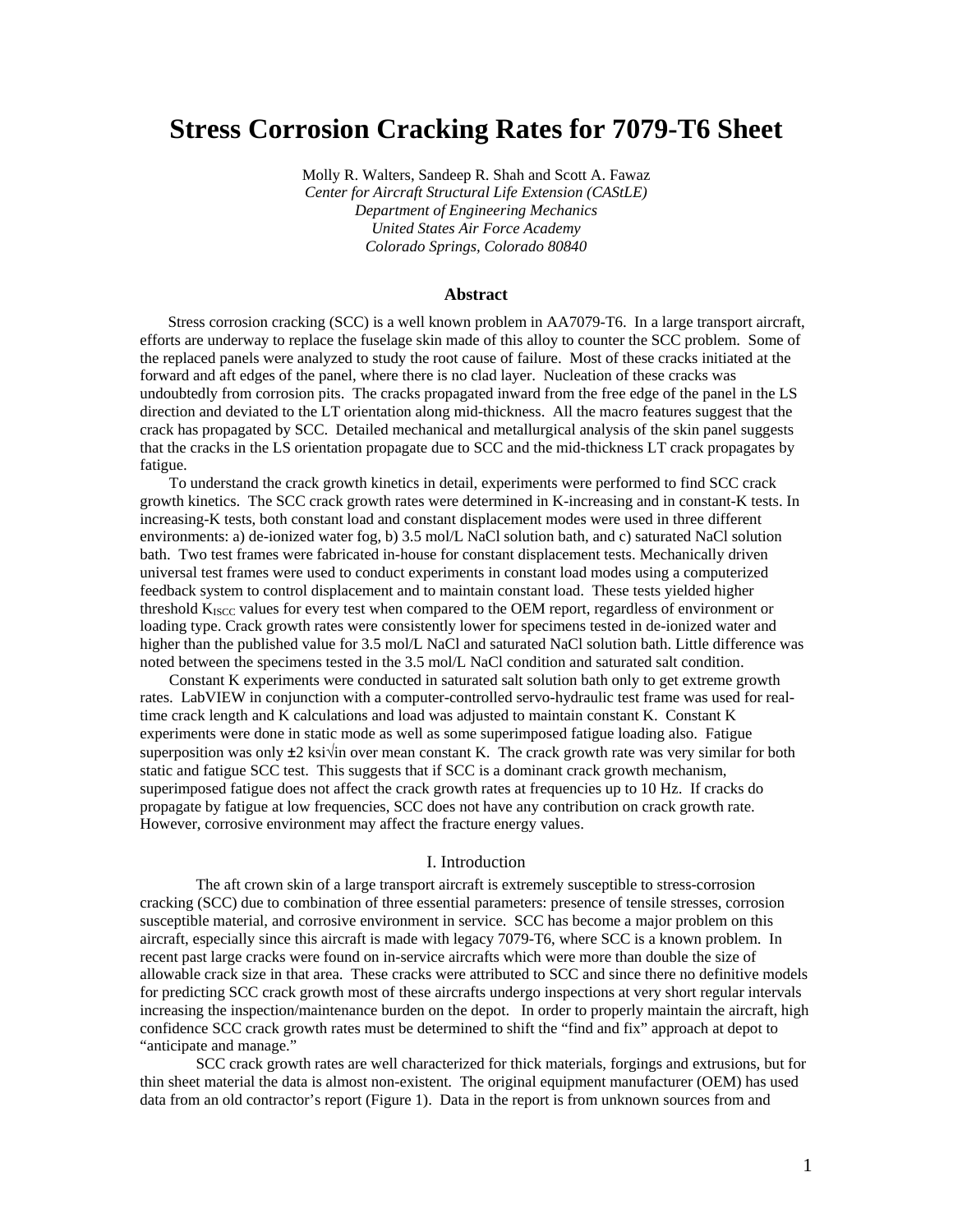specimen type, loading method and environment type are not mentioned. This is one of very few sources from which the OEM may predict SCC crack growth rates for 7079-T6. As seen in Figure 1, the threshold for SCC, K<sub>ISCC</sub>, is 6 ksi√in in the transverse direction and 10 ksi√in in the longitudinal direction. The purpose of the present study is to confirm these values, along with the nature of the plot. In the OEM data, region II of SCC crack growth shows a steady increase in crack growth rate. Most of the published SCC data for variety of aluminum alloys show a steady crack growth rate in region II. It is therefore necessary to obtain data under controlled experimental conditions and verify the nature of the crack growth curve.



**Figure 1. The OEM is currently using this unsourced data for their crack growth rate prediction**  models. The K<sub>ISCC</sub> values for this data are 6 and 10 ksi√in for the transverse and longitudinal **directions, respectively.** 

# II. Background

At the center for aircraft structural life extension (CAStLE), we had received some AA7079-T6 crown skin panels, removed from one such large transport aircraft. Detailed investigation of the panel revealed extensive cracking at the forward and the aft edges of this panel. Figure 2 shows a typical cross sectional micrograph of one such crack.



**Figure 2: Cross section micrograph of a typical crack on crown skin panel showing extensive branching and propagation of sub-surface in-plane cracks.**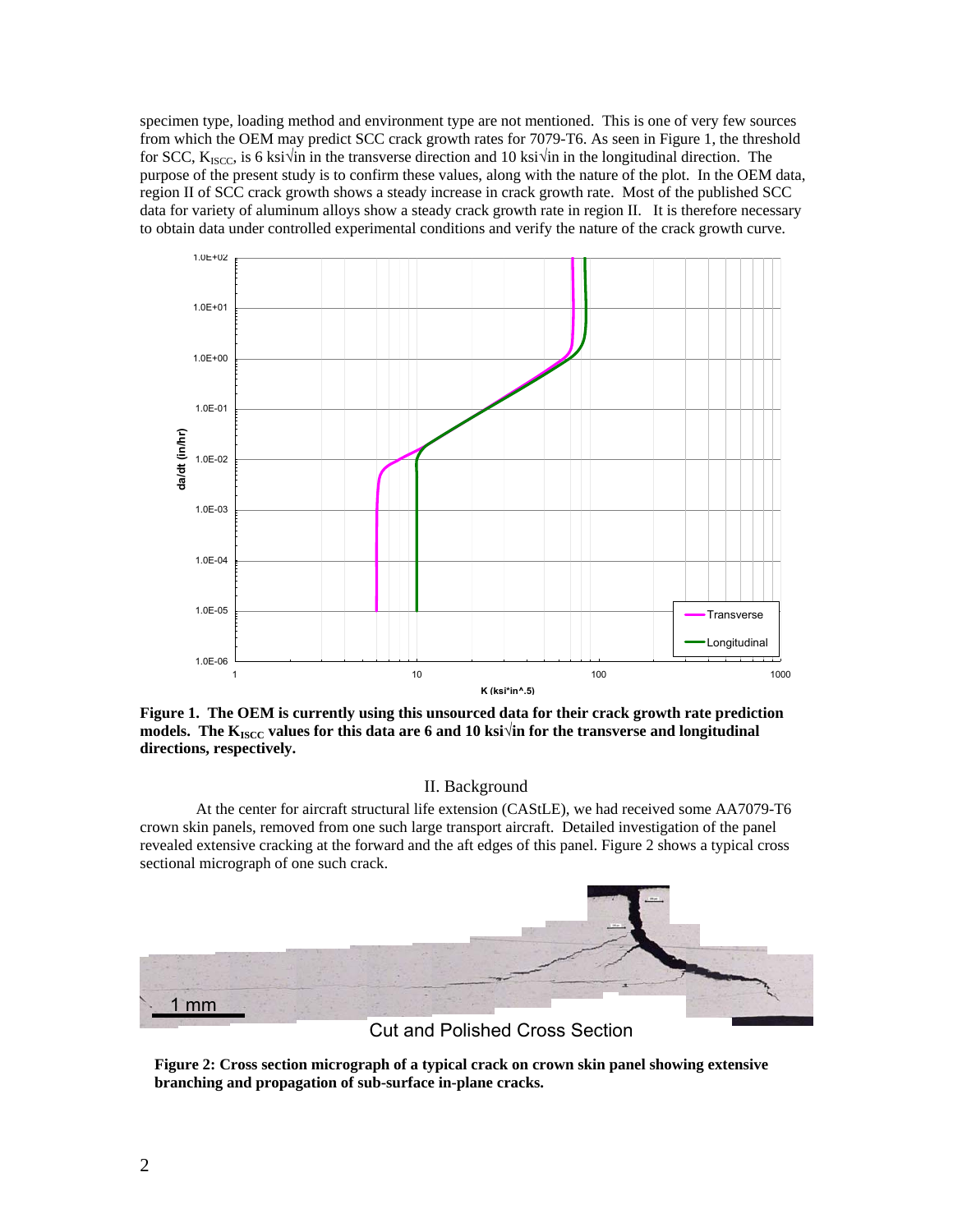The crack shown in figure 2 initiated at the forward edge of the panel, just below the clad layer from extensive pitting. While propagating in aft direction from the initiation site, the crack branched and propagated in in-plane orientation just beneath the surface. This kind of crack growth is even more alarming as there are no suitable NDI techniques to confidently verify in-plane crack in a typical layered structure with sealants and paint between the layers. When these cracks were opened and analyzed in detail, significant corrosion deposits were noted on the surface of the crack. Washing of these products revealed the presence of striations on the crack surface as shown in figure 3.



#### **Figure 3: Crack surface after removal of corrosion products, showing striations on the surface.**

 This observation leads to intriguing questions about the crack growth mode in this panel. It is quite likely that SCC and fatigue both crack opening mechanisms are both operating. To separate out the effect of two mechanisms, it is necessary to know definitive crack growth rates in two mechanisms separately and combined together. In the present study we focus on getting reliable SCC growth rate data.

SCC is commonly dependent on the stress intensity at the crack tip. Stress-corrosion crack propagation takes place only when the stress intensity is above a threshold value. The threshold stress intensity determination was not done as part of this test program since it would take an extreme amount of time to determine accurately. Hertzberg<sup>2</sup> has noted that for aluminum alloys, to determine the threshold stress intensity, minimum test duration should be about 10,000 hours (over 416 days). In this particular scenario, the material used was high strength aluminum alloy 7079-T6, prone to corrosion and SCC in the presence of corrosive environment and stress. 7XXX Series alloys are notorious for SCC problems, especially those in the –T6 temper, the peak-aged, condition due to the presence of alloying elements such as zinc and magnesium which can act as a cathode, and copper, which acts as an anode, leading to galvanic corrosion in presence of an electrolyte. In this case of SCC, the acting electrolyte is humid air, often found at the aircraft's basing locations.

Speidel<sup>3</sup> has shown in SCC tests of thick sections such as die forgings and plates of 7XXX alloys that 7079 has much higher crack growth rates in Region II, about 1000 times higher, than 7075, see figure 4(a). Figure 4(b) shows the effect of concentration of halide ions on SCC crack growth of AA7079. This plot suggests that the effect of concentration is more dramatic at lower levels of concentrations; however the difference in the crack growth rate above 5 mol/L halide salt solution concentration is very marginal. In this study, the experiments were conducted in a de-ionized (DI) water fog (a mild environment), 3.5mol/L NaCl solution bath (typically comparable to an in-service corrosion environment, and a standard for corrosion tests) and saturated, or 6.15 mol/L, NaCl solution bath to study the extreme case scenario. Temperature was not monitored since all tests were done at the ambient temperature.

The specimens for this study were taken from a panel of the original fuselage crown skin which was replaced after noticing cracks. Care was taken to avoid any defects in the specimen while cutting them from the panel. For the first set of tests, the primer and paint were kept almost intact except at the notch. The paint was removed near the notch area to allow for an electrical path during electrical discharge machining (EDM) of notch. However, in the later tests, coatings and primers were completely removed. Surprisingly, the specimens with coatings and primers removed exhibited almost two decades slower crack growth rate as compared to their un-stripped counter parts. The in-service panels are coated with chromate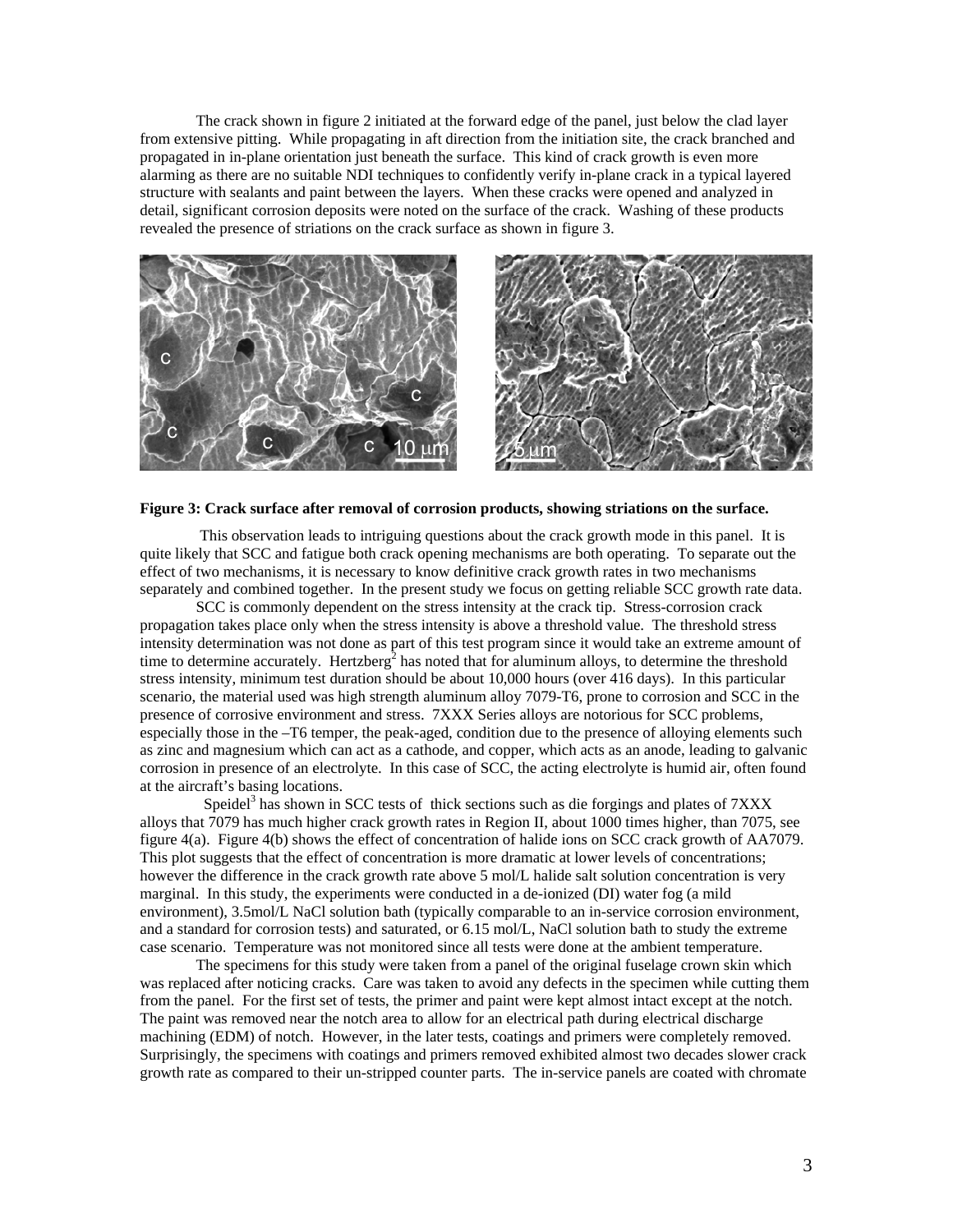

Figure 4 (a) Speidel<sup>3</sup> has done SCC tests in a 3.5% NaCl alternate immersion environment, showing **very fast crack growth rates for AA7079. These tests were done on thick material, 2.5 cm, which often yield slower crack growth rates than thin sections of the same alloy. (b) Effect of halide salt concentration on the SCC crack growth rate of AA7079-T651 thick plate. This plot shows the dramatic effect of lower concentration on crack growth as compared to higher concentrations and 8**  mol NaI solution shows comparable growth rate to 2-5 mol solutions (after Speidel<sup>3</sup>).



**Figure 5. Coated and uncoated samples. Figure "a," above, has chromate coating covering the surface except for the machined edges of the part and the notched portion of the sample, where coating removal was necessary to machine the notch with EDM. Figure "b" was soaked in acetone to soften the coating, then scraped clean before final machining.**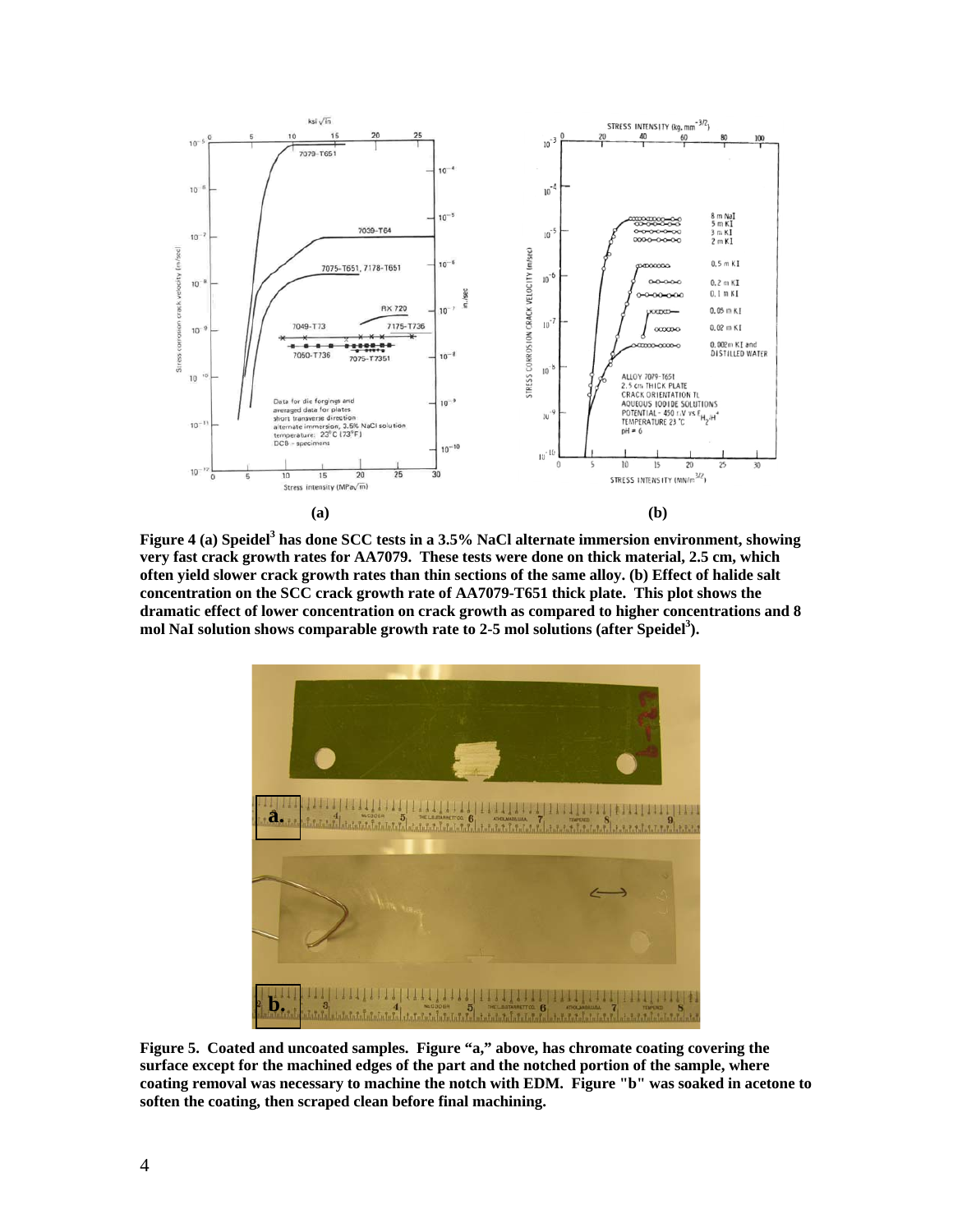conversion coatings, widely used in 1960s and 1970s. The accelerated crack growth rate in specimens with coatings could be attributed to preferential corrosion in the uncoated area. Simply, on an uncoated sample, corrosion may attack at any surface since there is no chemical or physical barrier to prevent it, it may propagate evenly. On a coated sample, the edges and the machined notch are the only exposed areas of the sample where corrosion may occur until there is a crack, see Figure 5. Then the crack will be more likely to suffer preferential corrosion because fresh material is constantly being exposed as the crack propagates.

 Since the mode of loading is not well understood on the crown skin, experiments were conducted in constant displacement, constant load and constant K configurations. Constant displacement depicted the actual structure where the components shed load as the crack propagates, since the structure is fixed, whereas constant load depicts an extreme loading condition, such that the stress intensity factor increases monotonically with crack growth. However, since the data was collected as a function of the stress intensity factor, the two methods resulted in different growth rates only based on environmental exposure time, which would be longer in the case of constant displacement. Constant K experiments were done to confirm the crack growth rates for a given stress intensity.

## III. Experimental Methods

For this program, the specimens were machined from an actual aircraft skin since this is the only material available. Incidentally, 7079-T6 has not been commercially available for many years. Testing the actual aircraft skin does have other benefits. The sheet manufacturing process, age degradation, and environmental exposure is nominally the same for the skin tested and the remaining skins on aircraft.

Since the skin is thin, less than 0.08", the only geometry that could be used per ASTM Standard E 647<sup>4</sup> is an ESE(T), an eccentrically-loaded single edge crack tension specimen, see Figure . As compared to the popular C(T) and M(T) specimens for SCC tests, the ESE(T) was desirable because the material is thin and has a relatively long test section. Length of the specimen was a critical dimension in these tests since the specimen had to be placed in an environmental chamber. Also, ESE(T) has compliance equations available in the standard, which can be easily used to monitor the crack growth without periodic interruption of the test to measure crack length.



**Figure 6. ESE(T) specimen per ASTM E 647. The dimensions are shown in English units with metric units in brackets.**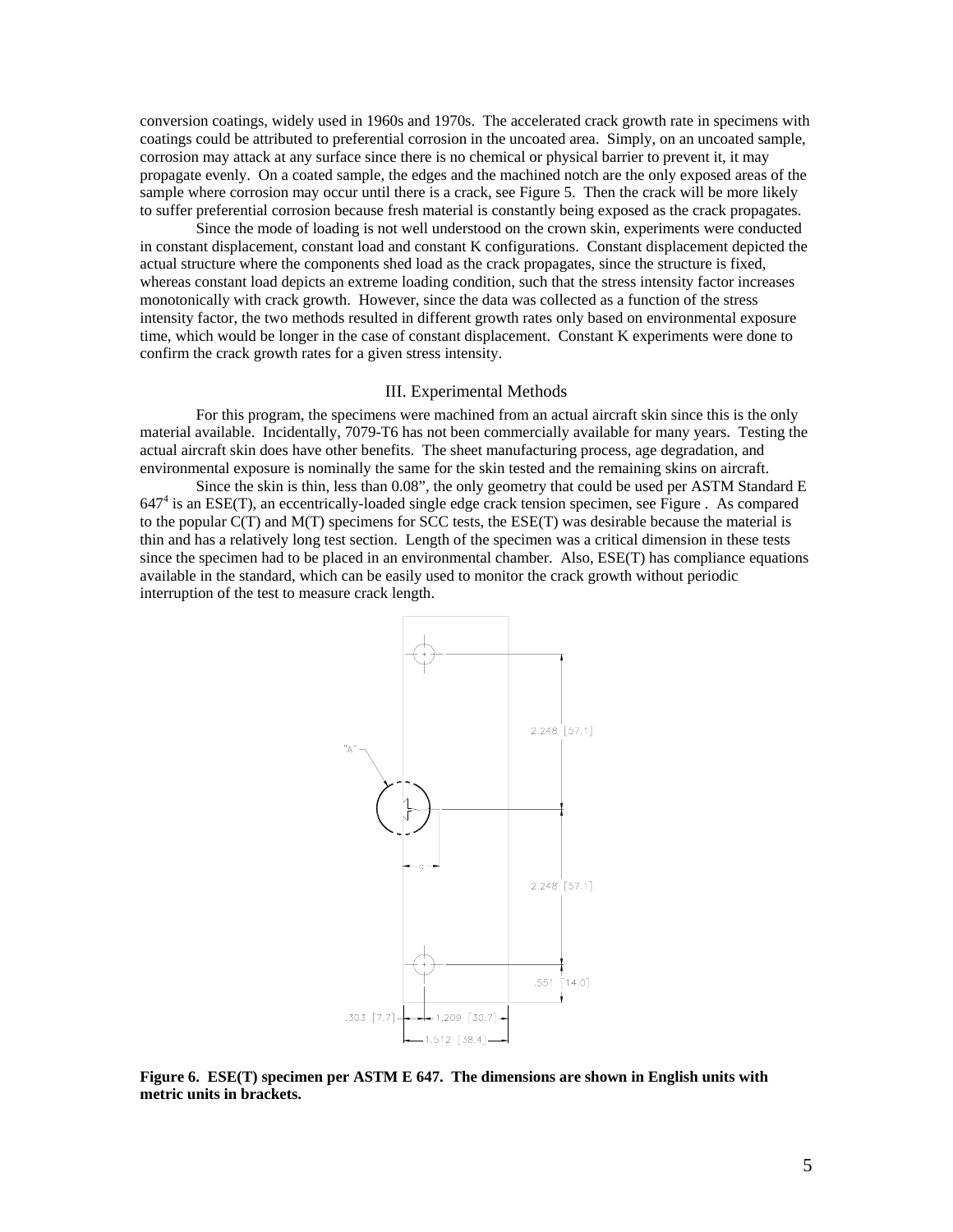Use of the compliance equations was verified by fractography. In this case an ESE(T) specimen was instrumented with a COD gage and a back face strain gage was used. The specimen was cracked in fatigue using a marker spectrum. At the end of each set of marker bands, the specimen was loaded to a predetermined load and COD and strain gage readings were taken. These readings were converted to equivalent crack length using the compliance equations provided in the standard. The failed specimen was then observed in a SEM to identify the end of each marker band cycle and to measure its distance from the edge of the specimen. The crack lengths at the end of each set of marker bands were then compared with the distance of the marker band from the edge. The crack length determined from the COD gage reading and strain gage reading compared well with those observed in the microscope.

Specimens were machined using a computerized numerically controlled (CNC) milling machine and an electrical discharge machine (EDM). After machining, the specimens were pre-cracked using hydraulic MTS test frames as described in the aforementioned ASTM Standard. A maximum load of 220 lbs (2.2 ksi) was chosen for pre-cracking to keep K under 5.5 ksi√in. Instrumentation used for pre-cracking was a 5mm crack opening displacement (COD) gage and back face strain gage. Using the compliance equations in the ASTM Standard, the approximate COD value for a 0.295" crack was 0.00102" for a 0.0675" thick specimen and strain gage value was -350 microstrains. The fatigue frames were set to run 150,000 cycles or to when the COD limit was exceeded. Specimens usually ran about 100,000 cycles to create a crack about 0.295" in length from an EDM notch of 0.185". The programmed mean load was 120 lbs (1.2 ksi), the amplitude was 100 lbs (1.0 ksi), and frequency used was about 20 Hz. The frequency used varied by the test frame used.

#### **A. Instrumentation**

 Since the specimen was to be inserted in an environmental chamber for testing, crack growth via optical readings would be very difficult. Compliance is an accepted method of tracking crack growth rates for ESE(T) specimens. During preliminary testing, it was found that front-face compliance with a COD gage was difficult to use in the chamber and a small amount of misalignment of the COD gage resulted in erroneous results. Also, the thin nature of the specimen allowed little to no self-alignment capabilities of the COD gage, leading to errors. In addition, strain gages are more resilient than COD gages in harsh environments if the proper adhesives and coatings are used. So the back face strain gage compliance was used reliably in the present investigation. The equation for fitting a fourth-order polynomial containing back-face and front-face compliance was given in the ASTM Standard.

 The strain gage had to be very narrow so that it could fit on the thickness edge of the crown skin material. TML strain gages (type FLK-1-23) were used for this purpose. The gage width was 0.028" and the width of the backing was 0.055". Each gage was carefully applied so the gage was centered in the thickness of the specimen and the EDM notch was directly in line with the gage lengthwise. Finally, to protect the gage from humidity, beeswax was applied once it was bonded. The use of beeswax coating is well-known in corrosion studies, therefore it was used here. Later, for ease of use, silicone was substituted.

#### **B. Test Apparatus**

 Initially, constant displacement tests were considered the best option because they would provide slow cracking and near-constant K values. This would be beneficial because data was to be taken manually. For this type of test, a frame, see Figure 7, was built from 2" square steel tube and the final assembly consisted of a load cell, Lebow 1000 kg capacity, connected to a clevis. The specimen was linked to another clevis on top. Chain was connected from the specimen's top clevis to a yoke with a threaded rod attached to the frame. The rod went through the top of the steel tube and came through the top of the frame. There a washer and nut secured the threaded rod such that the specimen was maintained at a constant displacement.

Collecting data through the three stages of SCC growth was desired; however, the constant displacement test started at a lower K value would take a very long time to propagate to the third region of crack growth. Alternatively, with constant load testing, SCC cracking would progress more quickly and the equipment could be easily configured to take data automatically. Thus, constant load tests were also performed on mechanically driven universal test frames from SATEC and constant K tests were performed on servo-hydraulic MTS frames. In the end, data was collected via all three test procedures.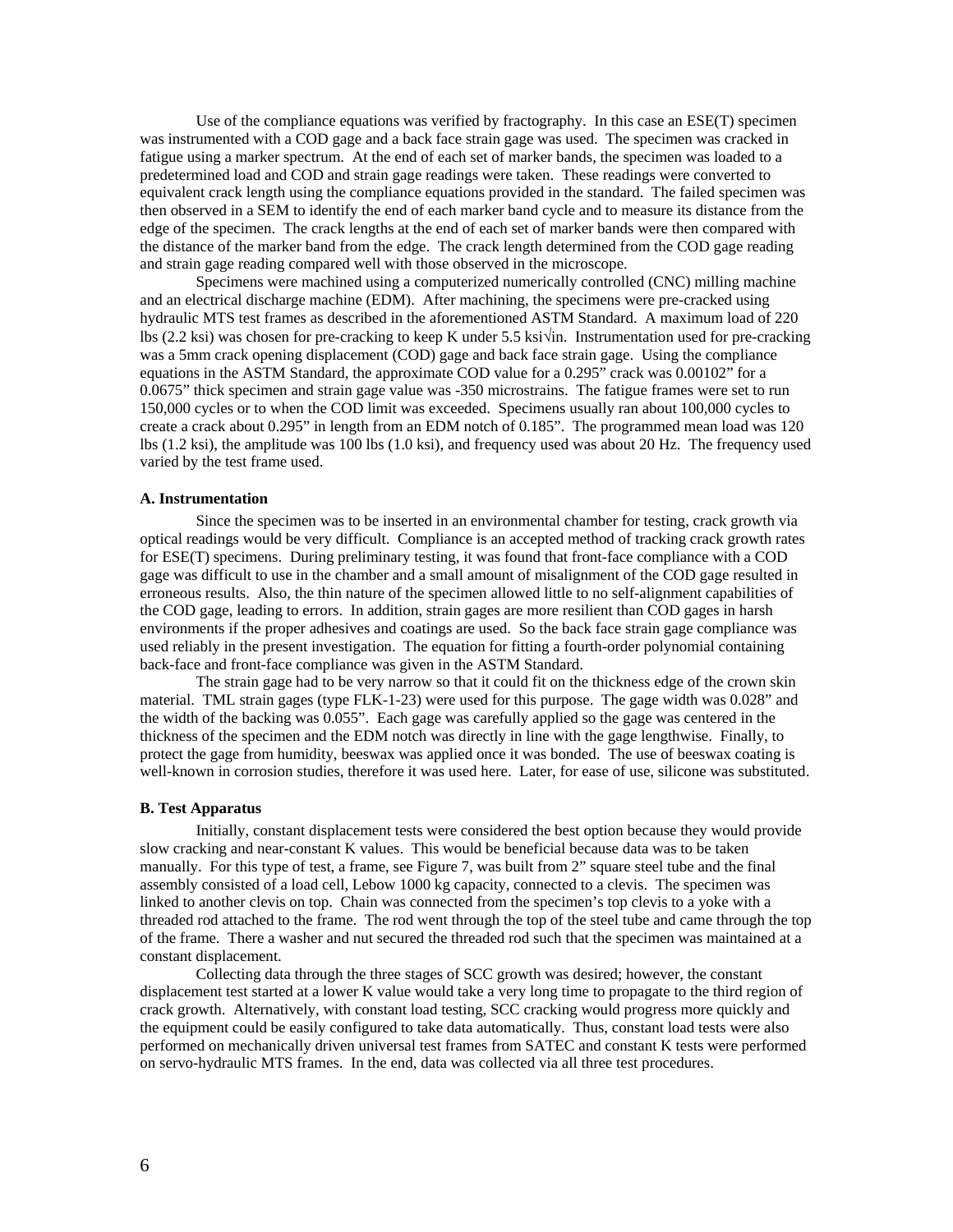

**Figure 7. Constant displacement load frame with DI water fog environment.** 



**Figure 8. Specimen tested with cup in place for bath. Strain gage wire is also visible. No grips are immersed in the bath.**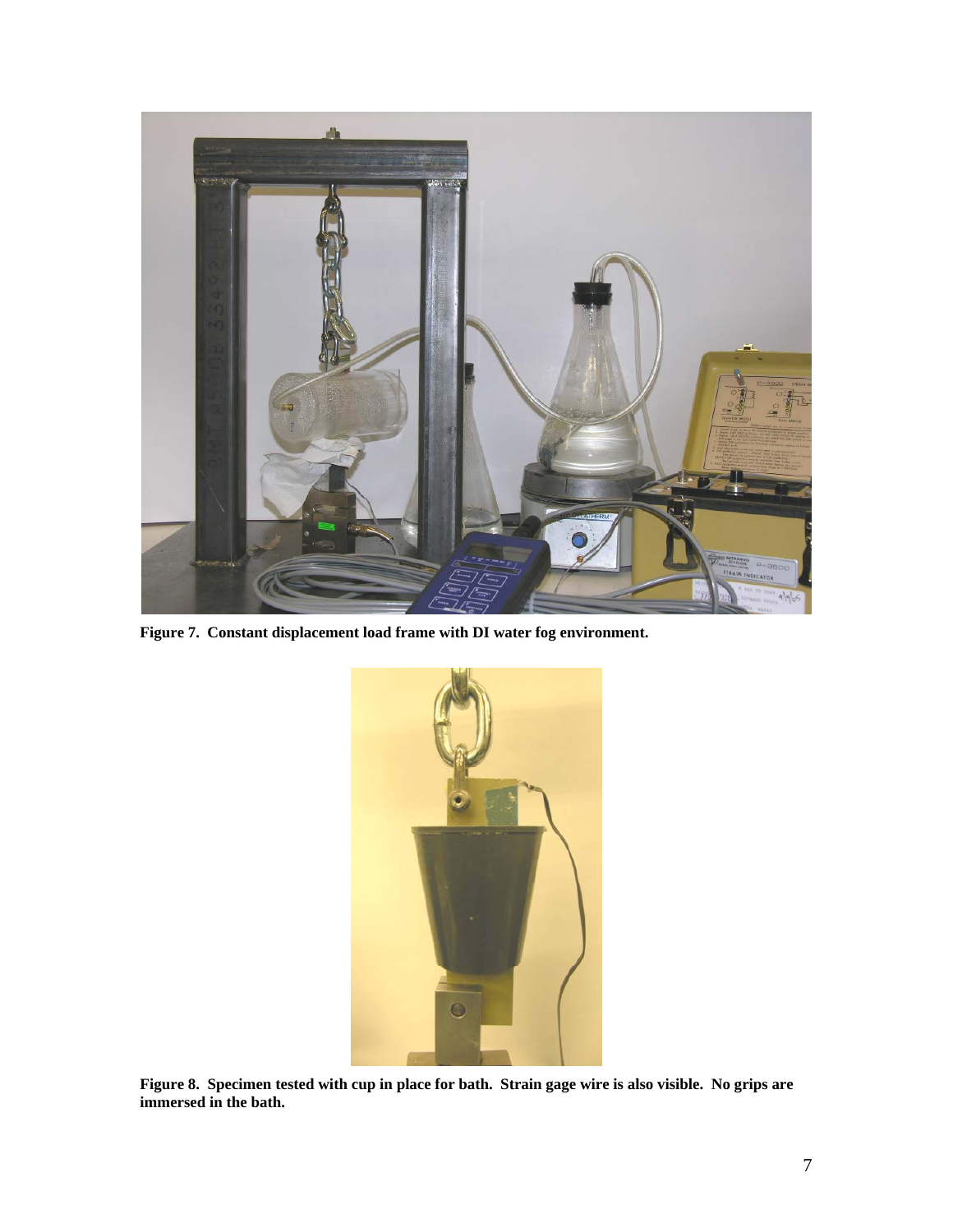## **C. Introduction of Environmental Effects**

 Two types of environmental chambers were used. In one setup the environment was introduced by enclosing the specimen in a clear chamber. One end of the cylindrical tube was fixed and the other side had a door that could be slid off easily to insert the COD gage, if required. To introduce humidity into the chamber, a lab air supply was connected to an Erlenmeyer flask containing the solution for the particular test on top of a hot plate. In the flask, an air stone was attached to the tube with the incoming forced air. The heat from the hot plate and the agitation from the air bubbles created air with saturated humidity, which was passed into the test chamber. Humidity levels were verified visually. Humidity was considered acceptable if condensation was present on the chamber wall.

 Another chamber was used to present a more severe condition at the crack tip. The environmental bath was created by cutting a small slot in the bottom of a plastic cup, then sealing the cup to the specimen with RTV silicone manufactured by Accumetric, Inc., see Figure . The solution could be poured into the cup and levels could be maintained to keep the crack submerged.

 There were three environmental conditions for this test. The first one was deionized water fog using a test chamber as shown in Figure 7. This was tested to provide the most conservative bound of crack growth rates. Second, a saturated salt solution using the solution bath as shown in Figure . This was created by stirring NaCl, non-iodized table salt, into deionized water until no more of the salt could be dissolved. Last, a 3.5 mol/L NaCl test; it was prepared by adding 204.55g of table salt to 1L of deionized water again using the solution bath as shown in Figure . The saturated environment was tested as it was expected to accelerate crack growth to a maximum value as per the plot in **Error! Reference source not found.**.

 A saturated calomel electrode (SCE) was submerged in the saturated salt solution to monitor corrosion potential. The electrode used was manufactured by Accumet; The electrode potential was recorded during the duration of crack and no significant change was seen during the test duration.

# **D. Test Set-Up**

#### **Constant Displacement**

First, the specimen was inserted into the test chamber and attached to the test frame by affixing the clevises to the top and bottom of the specimen. The chains and clevises were aligned so torque would not affect the specimen. The nut was tightened so that desired tension was applied to the specimen. As the nut was tightened, the load cell would give load readings once per second. The nut was tightened slowly until the load cell's value was the desired initial load. Time, load, and strain data were recorded once every minute using the LabVIEW data acquisition software. Even though the constant displacement type test was more time consuming and did not always produce a full curve of results, it was still useful because the material could have performed differently as it has been exposed to a harsh environment for a long period of time.

#### **Constant Load**

The specimen was first inserted into the environmental chamber and then pinned into the clevises. An automated test program was created within Partner v.6.0b from Instron/SATEC Systems to apply a given load, and maintain it constantly throughout the duration of the test and collect data. Similarly MTS hydraulic frames with Teststar IIm software were also used. Time, displacement, load, and strain were recorded each minute.

#### **Constant K with LabVIEW**

 After preliminary analysis, it was recognized that constant displacement tests did not provide truly constant K testing. In order to have constant K tests, a controller was required with continuous active feedback in order to calculate current crack length and required load to maintain K. Ready-made test software with this capability is not available in the lab, so LabVIEW was incorporated to perform this function. For each test, input values were specimen dimensions and the desired K value. Active feedback would be sent to the computer-controlled, servo-hydraulic test frames in order to deliver the required load. Data acquisition was done with MTS Teststar IIm. This LabVIEW method was used to incorporate a static SCC test at a constant K and fatigue SCC test with constant  $K_{mean}$  and  $\Delta K$  of  $\pm 2$  ksi $\sqrt{in}$  at frequencies of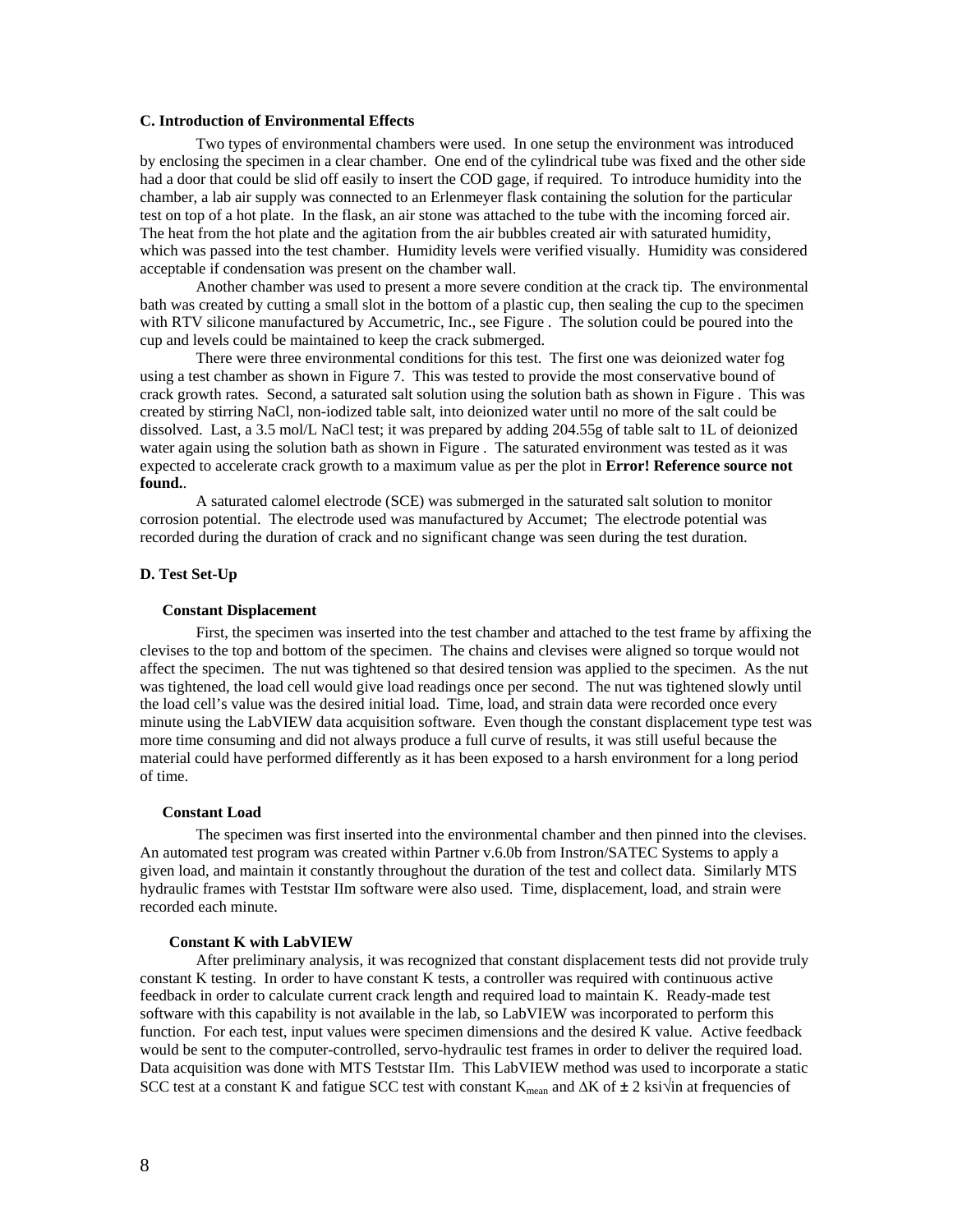0.01, 0.1, 0.5, 1 and 10 Hz. This was incorporated to study the effect of small cyclic loading on SCC growth rates.

#### **Analysis**

As mentioned before, strain data was converted to crack length via compliance equations in ASTM E 647. Continuously monitored strain gage data was then converted to crack length and plotted as a function of time. The crack growth rate was determined from the first derivative of the crack length vs. time data. After a suitable curve was fit to the crack length versus time curve, the derivative of curve fit equation was used to calculate da/dt and plotted against K, which was also calculated based on equations provided in ASTM E-647. The test data was then compared to data shown in figure 1.

# IV. Results

The crack growth rate versus stress intensity plots for the different environments are shown in figures 9, 10 and 11.. Also noted are the initial loads and initial stress intensity values for each test. In the results for the deionized water fog, Figure 9 shows rates about one decade lower than the OEM data and the  $K_1$ , initial stress intensity, values are higher than the transverse direction data—about 10 ksi√in rather than 6 ksi√in.



**Figure 9. Crack growth rate versus stress intensity for deionized water fog. Scatter bands have been drawn in gray. In the legend, constant displacement is denoted by CD and constant load is CL. Rate**  data is much lower for this environmental condition, while K<sub>I</sub> values are consistently lower than the **published transverse data—about 10 ksi√in rather than 6 ksi√in.** 

The crack growth rates for 3.5 mol/L NaCl bath were all higher than the OEM data. Initial stress intensity values were all lower than the test data in the DI fog condition, yet they were all higher than the referenced data. Three specimens were tested in this condition, see Figure 5.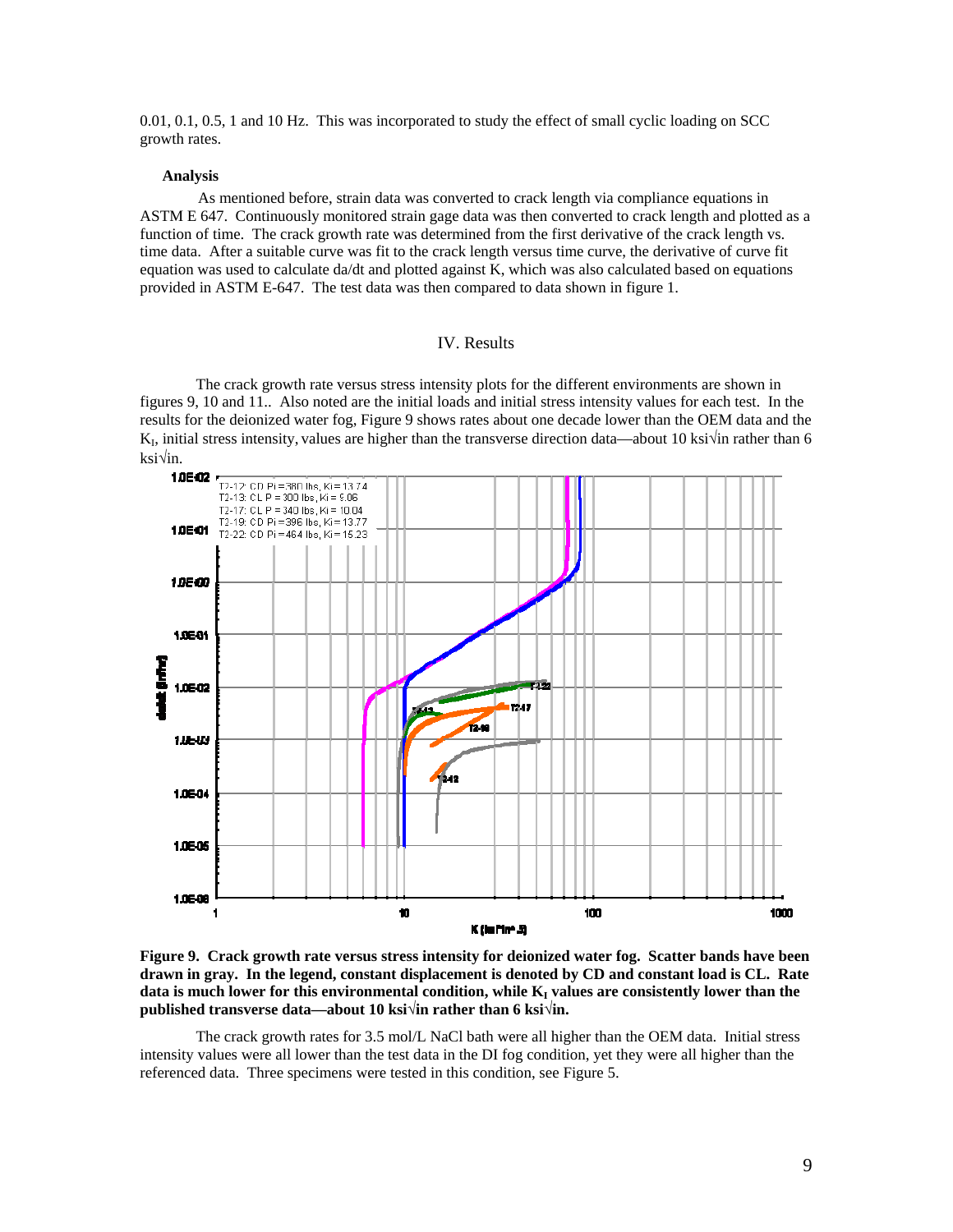

**Figure 5. Crack growth rate versus stress intensity in a 3.5 mol/L NaCl Bath. Scatter bands have been drawn in gray. In the legend, constant displacement is denoted by CD and constant load is CL.** 



**Figure 6. Crack growth rate versus stress intensity for saturated salt bath. Scatter bands have been drawn in gray. In the legend, constant displacement is denoted by CD and constant load is CL. Scatter is greater in this data set; about one decade wide, but this data set also presents the fastest growth rate found during this program—over one inch per hour.**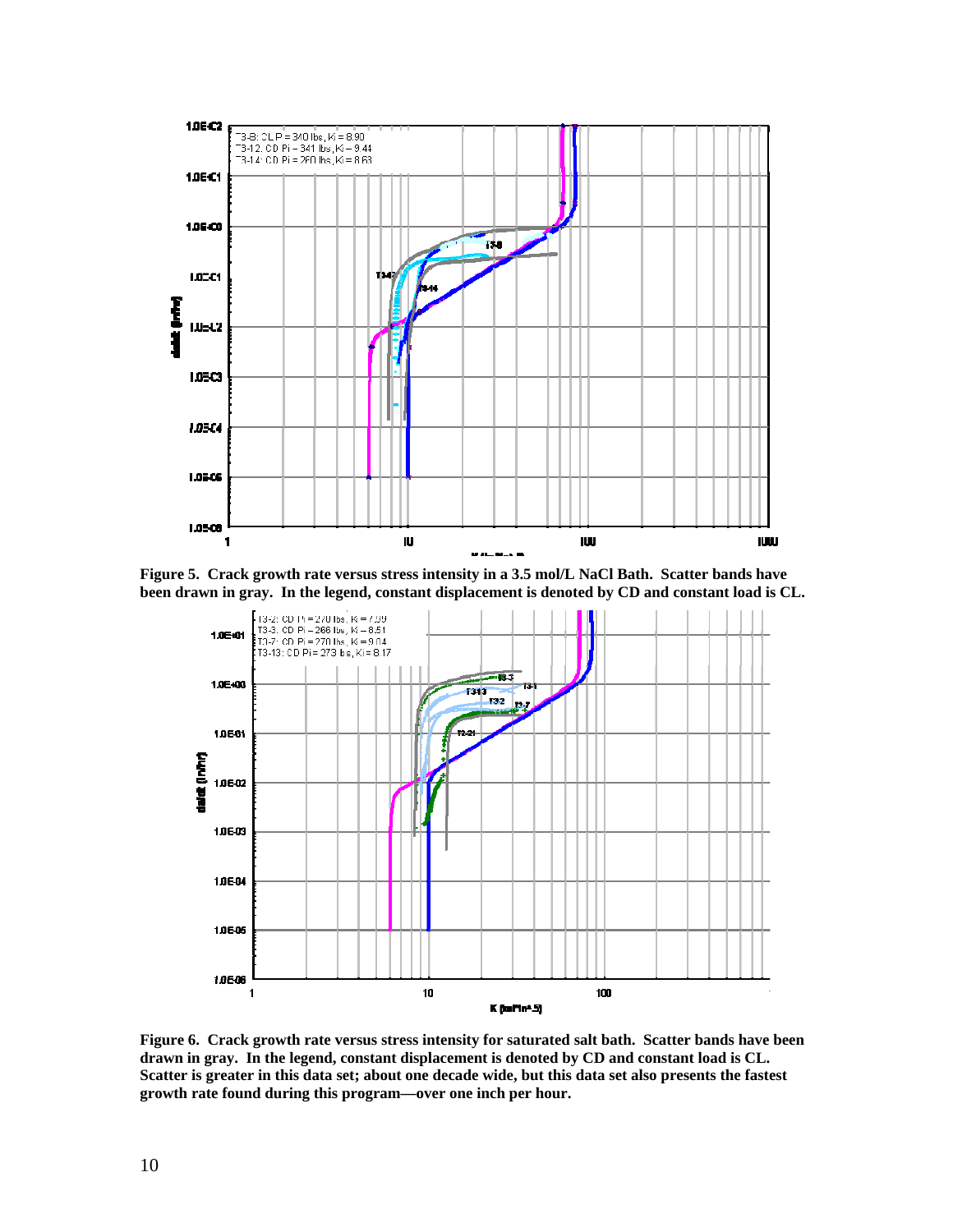The set of specimens tested in the saturated salt bath had one specimen with particularly high growth rate, over 1.00 inches per hour, see specimen T3-3 in Figure 6. Also, this set of specimens yielded the lowest calculated K<sub>ISCC</sub> value; specimen T3-2 initiated a crack at 7.99 ksi $\sqrt{in}$ . Saturated salt and 3.5 mol/L NaCl baths had very similar crack growth rates. The aggressive environments showed much higher crack growth rates than the DI water fog. For all three environment types, most specimens had relatively flat crack growth regions, whereas the OEM data did not show a region of constant crack growth rate.

 All these experiments were carried out on partially stripped specimens with coating intact on most part of specimen except near the notch. Constant K experiments were carried out on completely stripped specimens. Accelerated crack growth rate was observed for coated samples when compared to uncoated samples. See Figure 7. Corrosion potential was monitored for the later tests, submerged in saturated salt solution. See Figure 8. Figure 15 is a master plot of all the data showing constant load and constant displacement plots for coated specimens in comparison with constant K plots of coated and uncoated specimens. It also includes the data of constant K tests with superimposed small fatigue of  $\pm 2$  ksi $\sqrt{ }$ in over constant  $K_{\text{mean}}$ .



**Figure 7. Crack velocity for coated and an uncoated specimen, both tested at 20 ksi√in. These samples were tested in a saturated salt bath.**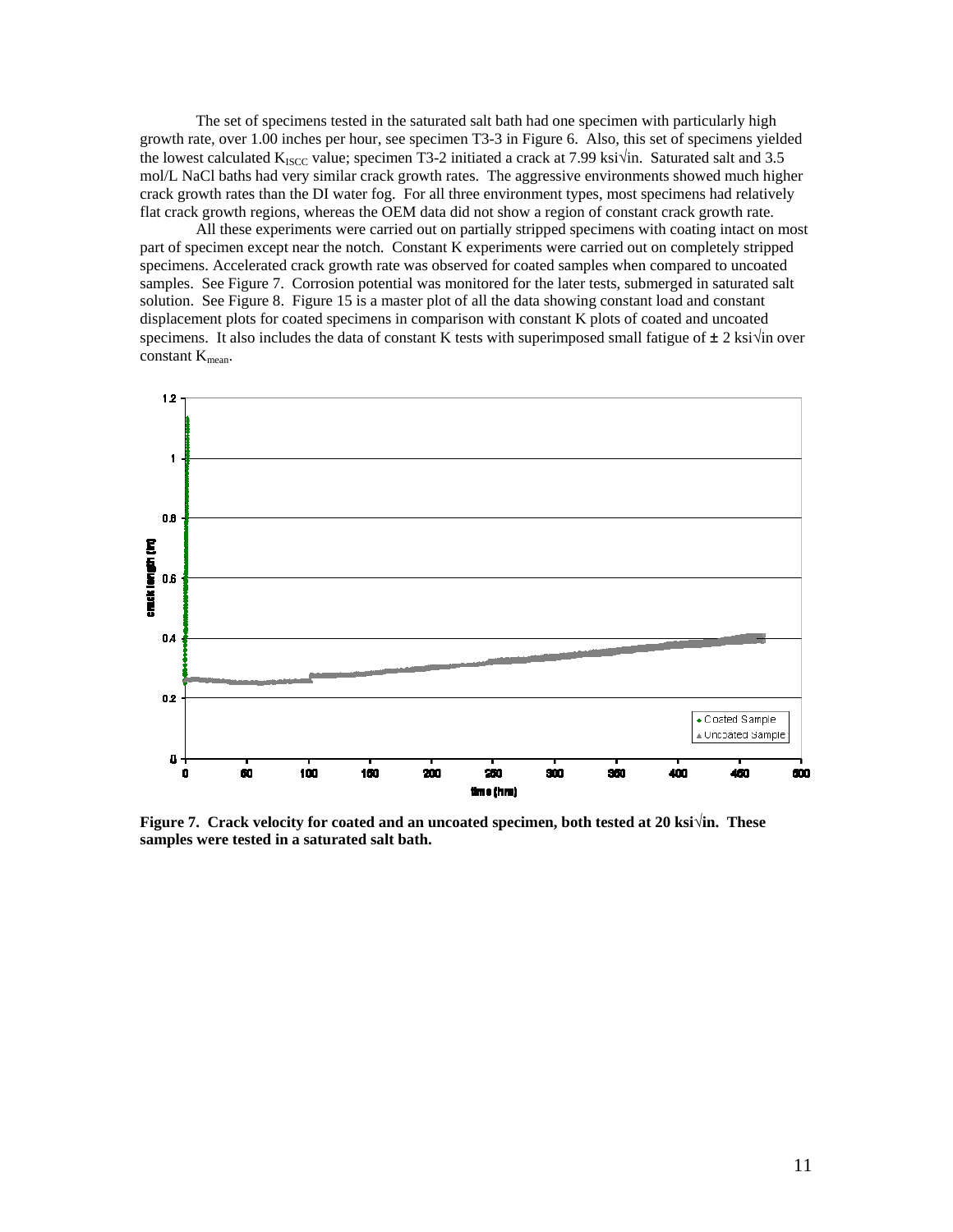**Crack Length and Potential over Time**



**Figure 8. Crack growth rates and potential versus time for two coated samples with different stress intensity values.** 



**Figure 9. All tests were done in saturated salt solution. Crack growth rates were highest for coated samples. That data is circled. More detailed tabular data can be found in Appendix E.**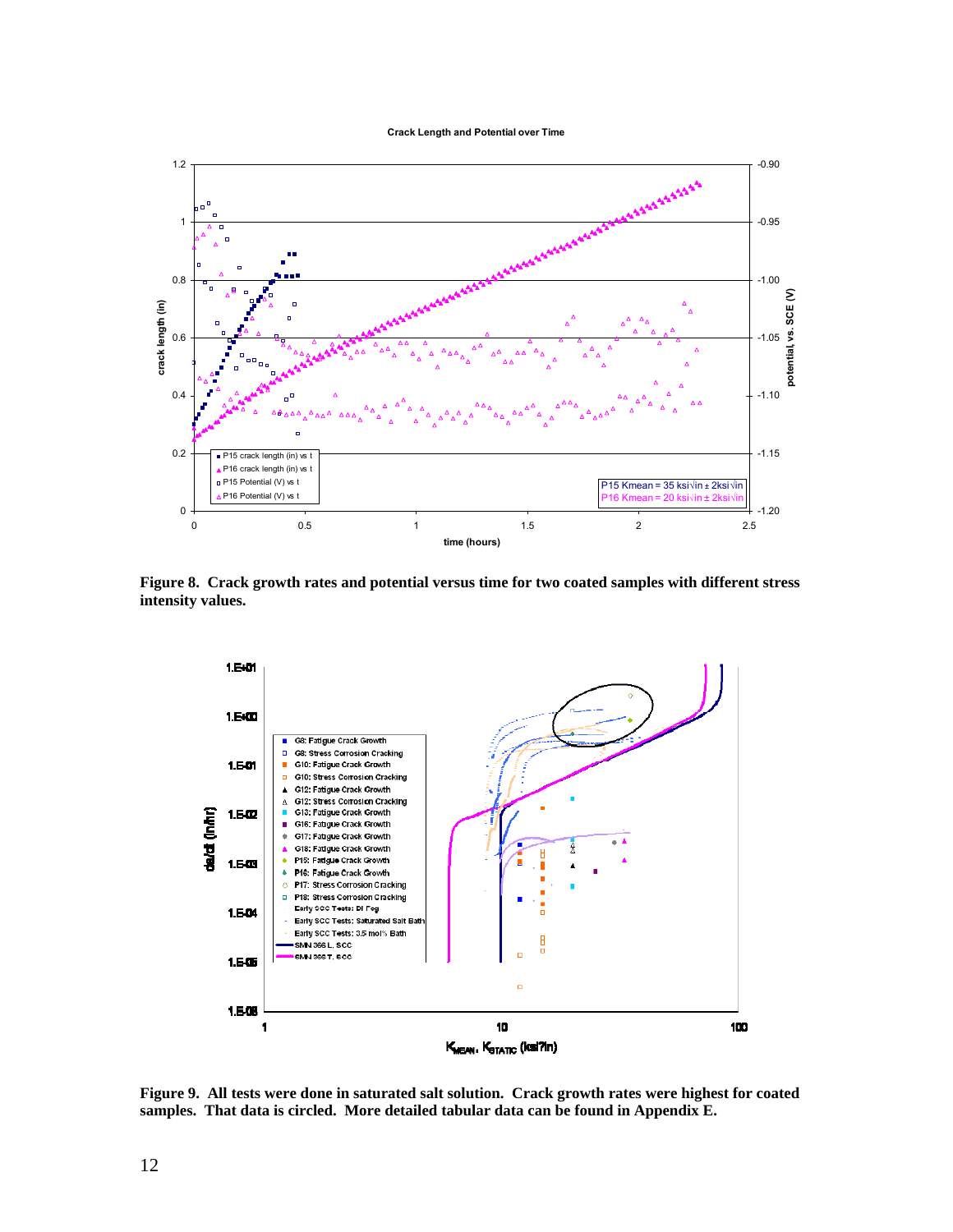As mentioned earlier, LabVIEW was incorporated into the test plan so that fatigue and SCC crack growth rates could be studied together with constant  $K_{mean}$ . This was the closest method to determine if fatigue during the SCC crack growth would have any significant effect on crack growth rate. Some pure fatigue crack growth experiments were planned if there was a substantial difference to accurately separate out the effect of each crack growth mechanism. However, as shown in Figure 9 there was no difference in crack growth rate for static or fatigue SCC. It can therefore be concluded that SCC growth rate is much faster than fatigue for frequencies below 10 Hz.

# V. Discussion

 The material provided to CAStLE was curved in the longitudinal direction of the specimens, the transverse direction of the material. Since this material was taken from the skin of the aircraft, the curvature was inevitable. However, in failure analysis, the fracture surface did not reveal any characteristics that would suggest a bending stress affected damage propagation or final failure. The very large radius of the structure helped to lend confidence that little effect would be found from bending during this test program.

 All specimens were tested in the short transverse direction. When compared to the curves in OEM data, initial stress intensity values were about  $25\%$  higher in this test program.  $K_{\text{ISCC}}$  values in OEM data were about 6.0 ksi√in. Since this study yielded much higher initial stress intensity values than the referenced data, a threshold test was initiated. A specimen placed in a saturated salt bath loaded in constant displacement mode has been tested for over 400 days with very little change in load—about ten pounds, maybe due to drift in the load cell's inherent design suggesting no crack growth. The initial K value chosen for this test was approximately 7.1 ksi√in. The test will be monitored for next few months to see if the threshold is really lower than 8 ksi $\sqrt{\text{in}}$ .

 Data for the fast fracture portion of the test could not be captured reliably. For ESE(T), only 80% of the width may be cracked for the compliance equations to be valid. Most specimens were tested to the maximum crack length, but no region III type of a curve was observed. The differences in initial load values did not change crack growth rates. No correlation, however, was found between initial load and crack growth rates.

There was little difference between the results from the 3.5 mol/L NaCl and the saturated salt solution. It was uncertain when the test began if more severe crack growth rates would be result when using a saturated solution rather than the 3.5 mol/L solution. From the results presented, it seems there is marginally higher crack growth rate in the saturated condition.

There was no difference seen in the crack growth rate for constant K tests with static loading and superimposed fatigue loading at frequencies from 0.01-10 Hz. This suggests that the static SCC growth rate is more dominant as compared to fatigue crack growth rate in AA7079-T6 material, for frequencies less than 10 Hz.

 Specimens containing intact coatings experienced higher crack growth rates than those with no coatings. The reason for this is not clear. The primer and paint stop any electrochemical reaction from occurring on the surface of the specimen. The reaction may be localized where the AA7079 directly interfaces with the salt solution. This may lead to preferential attack and accelerated crack growth.

#### VI. Conclusion and Recommendations

All the three methods of testing, namely, constant load, constant displacement and constant K, provided similar crack growth rate data for a given K. The loading rate or duration of test did not have any significant influence on the crack growth rate.

The present study shows that SCC growth rates provided in OEM data are averaged between the growth rates measured in the deionized water fog environment and the saturated salt bath immersion environment. The difference between the two sets of data is over 3 orders of magnitude. The other major finding in this study is that  $K_{ISCO}$  is comparatively higher than that suggested in OEM data. Current experiments in our laboratory suggests that minimum  $K_{ISCO}$  is about 8 ksi $\sqrt{in}$ .

Test data showed slopes in steady state crack growth regions were nearly flat, whereas in OEM data, the crack growth rate slightly increased as stress intensity increased. This could be due to a change in the mode of loading or the specimen type. However, the literature normally shows a flat plateau region rather than continuously increasing crack growth rate with stress intensity factor.